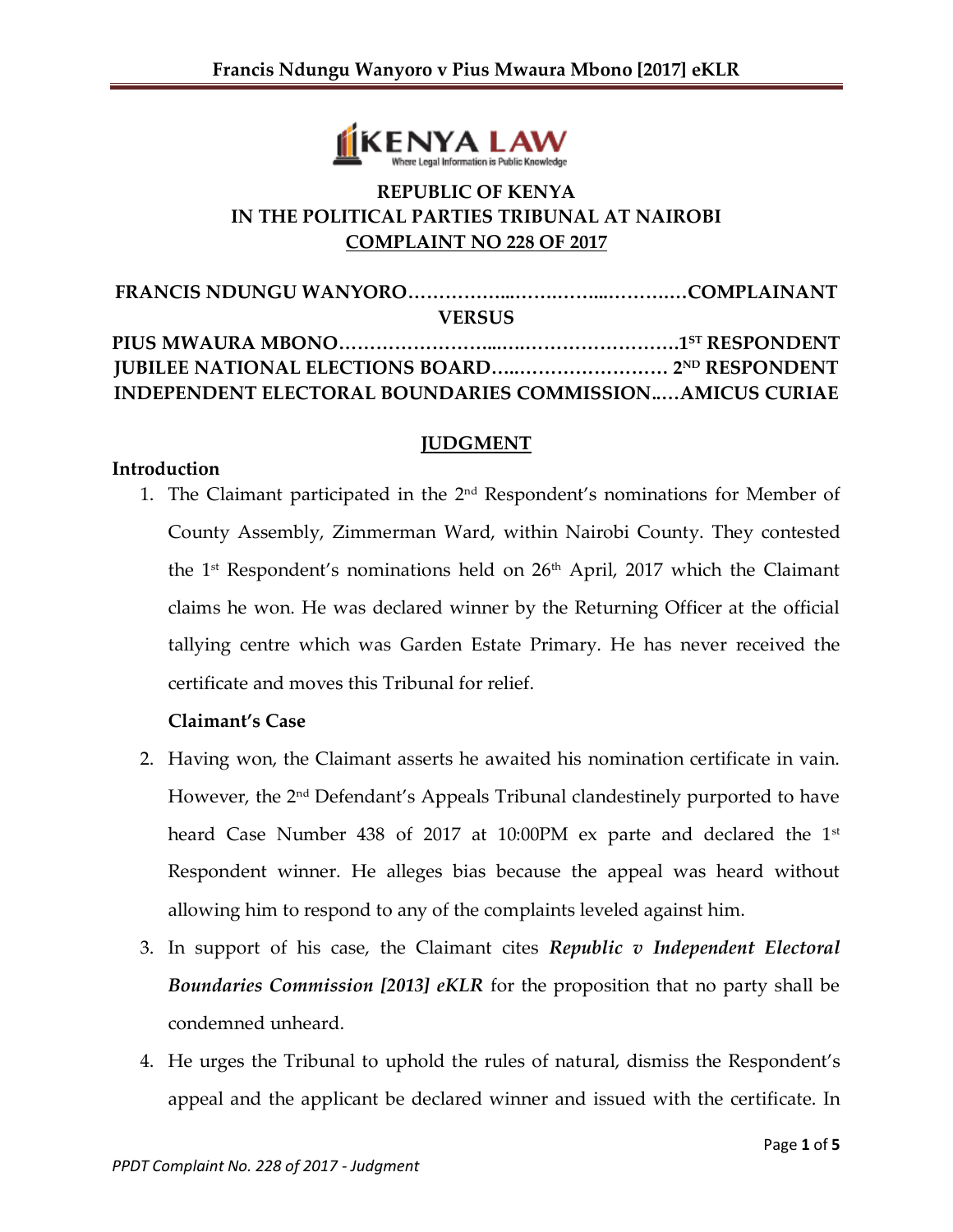consequence he seeks that the decision of the Jubilee National Election Appeals Tribunal on  $9<sup>th</sup>$  May, 2017 be set aside, the Respondent disqualified and the Complainant declared nominee for member of County Assembly Zimmerman Ward.

## **1 st Respondent's Case**

5. The 1st d Respondents filed an affidavit sworn on  $12^{\text{th}}$  May, 2017. The deponent averred that he and the complainant contested the elections held on  $26<sup>th</sup>$  April, 2017 where he garnered 1,461 votes against the complainant's 1,184 votes. He was however shocked to hear the Returning Officer declare the complainant as winner with  $1,451$  while the 1<sup>st</sup> Respondent was claimed to have garnered  $1,400$ votes. He protested and called for retallying and subsequently filed appeal no 438. The appeal was allowed and he was pronounced winner.

### **Issues for determination**

- 6. The issues for determination are:
	- **(a) whether the nominations were free and fair;**
	- **(b) whether the complainant was heard in response to the allegations against him in appeal number 438 of 2017; and**
	- **(c) what are the appropriate reliefs?**

**Analysis**

## **(a) Whether the nominations were free or fair**

- 7. On the first issue, we do not agree with the claimant that the voting and tallying was incident free. There is on record a charge sheet dated 26<sup>th</sup> April, 2017 against one Jesse Muriuki Mureithi for being in unathorised possession of 26 marked ballot papers contrary to section 5(e) of the Election Offences Act, 2016. The allegation of alterations of the entries in the tally forms was also not rebutted.
- 8. In a tightly contested election won by a margin of 51 votes, we are satisfied that these are substantial irregularities which could have affected the outcome of the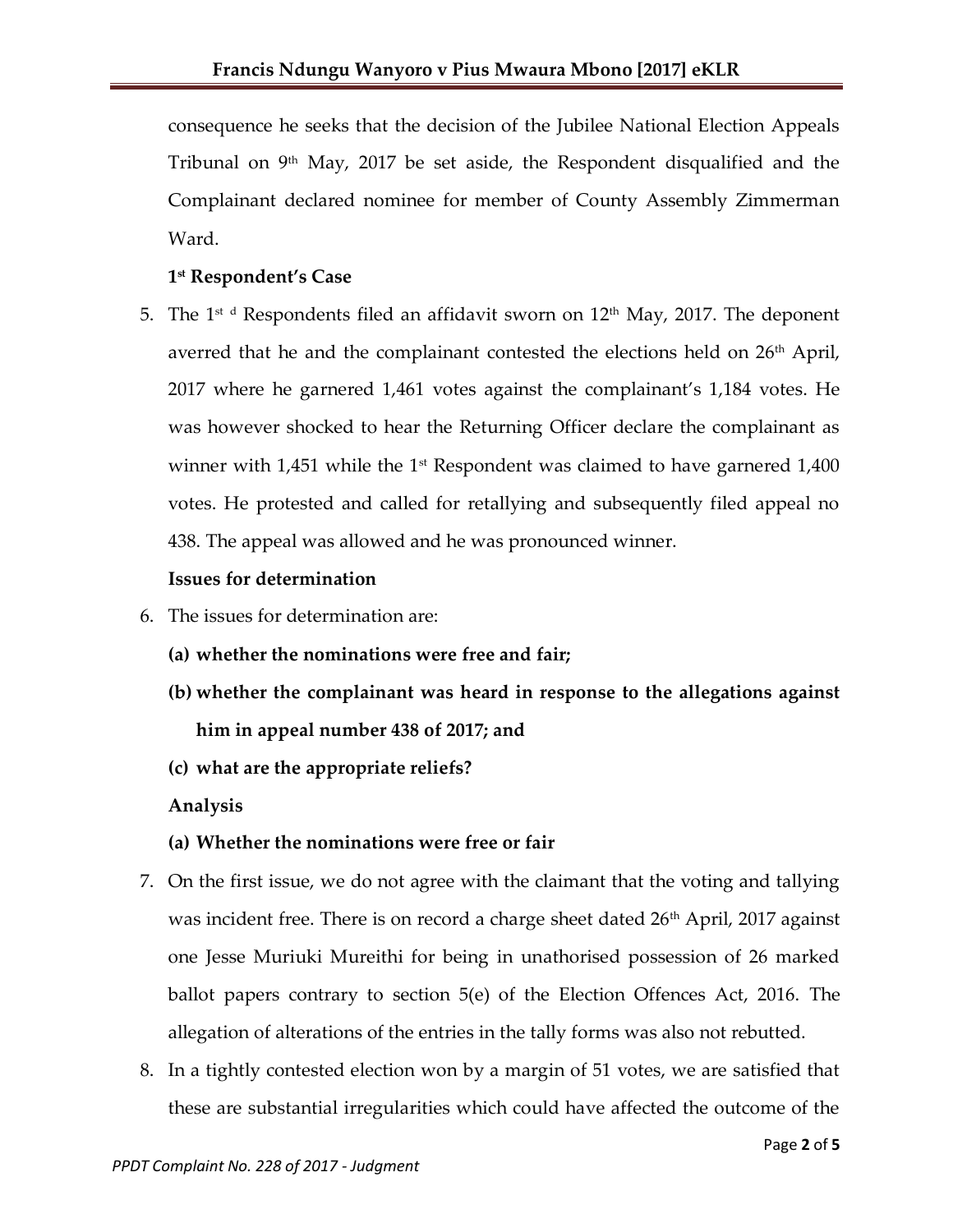election. *See Moses Masika Wetangula v Musikari Nazi Kombo [2014]eKLR*. We hold that the nominations were not free or fair.

- **(b) Whether the complainant was heard in response to the allegations against him in appeal number 438 of 2017**
- 9. As to the second issue, we are satisfied from the evidence on record that appeal no 438 of 2017 which upset the Claimant's win was heard without hearing him. Article 47(1) and section 4 of the Fair Administrative Action, 2015 entitles the complainant and other party members to administrative action which is lawful, expeditious, efficient, reasonable and procedurally fair within the political party.
- 10. At the minimum, procedural fairness requires a party member to be furnished with evidence against him, be afforded a chance to cross examine his accuser, be allowed to give rebutting evidence, and have the chance to address the party organ.
- 11. Natural justice as a concept forbids one from being a judge in his own cause and demands that one be heard fairly on his defence. The first limb of natural justice forbids a political party from being biased 'no man shall be a judge in his own cause' expressed in Latin as 'nemo judex in causa sua'. The second limb entitles party members to notice of the charge and an adequate and fair hearing 'no man shall be condemned unheard' expressed in Latin as 'audi alteram partem'. A violation of either limb of the rule voids the administrative decision by the party.
- 12. The rule of natural justice is a constitutional value protected by Articles 47 and 50 as well as the Act. In *Martin Nyaga Wambora v Speaker of the Senate [2014] eKLR* it was held that Articles 47 and 50(1) had elevated the rules of natural justice and duty to act fairly in administratively, judicially or quasi-judicially into a constitutional entitlement capable of enforcement.
- 13. We hold that the 2nd Respondent heard and determined appeal no 438 of 2017 without giving the complainant a fair hearing. As a result, the decision by the